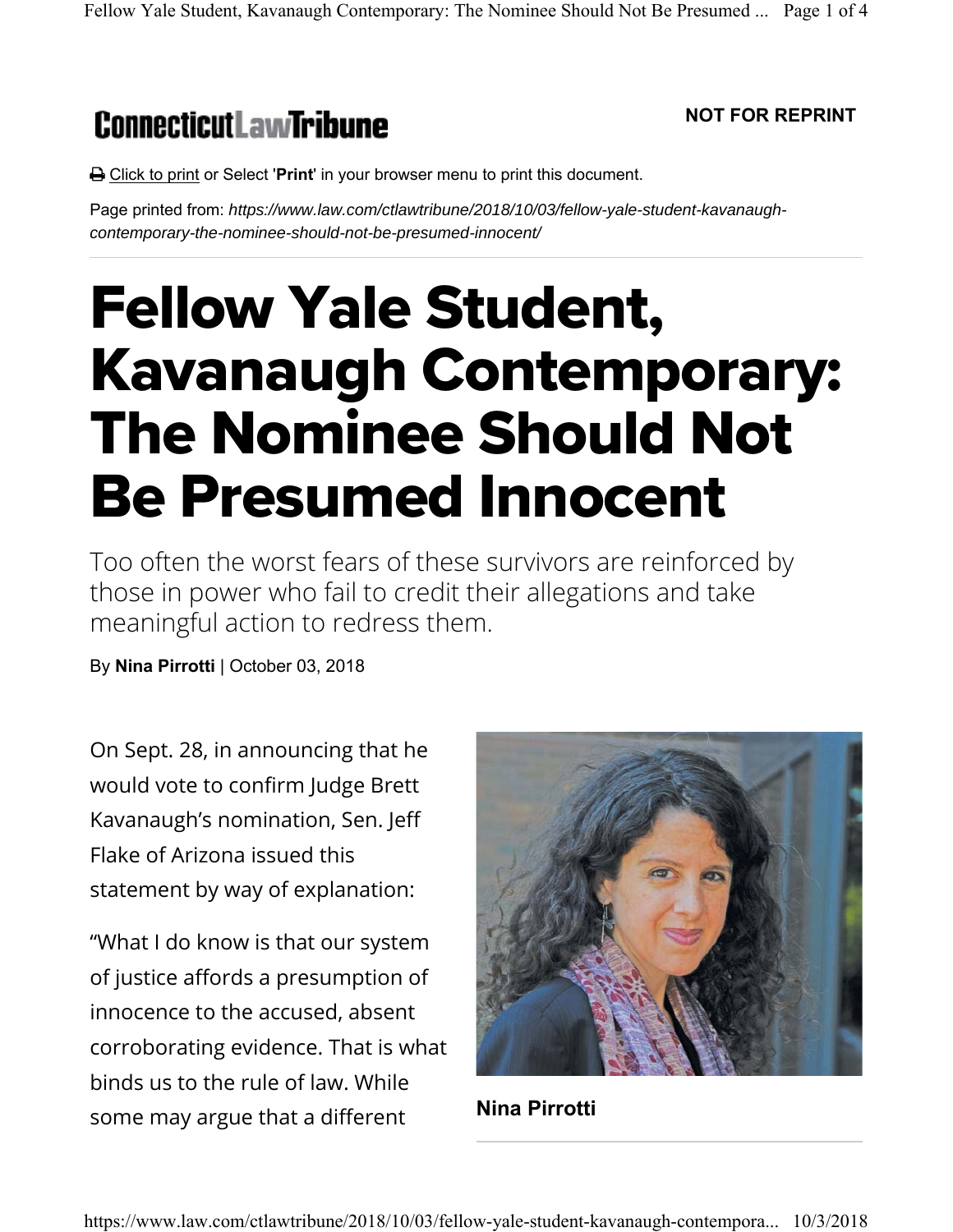standard should apply regarding the Senate's advice and consent responsibilities, I believe that the constitution's provisions of fairness and due process apply here as well."

I have devoted a good part of my legal career to either conducting investigations as a New York City prosecutor or scrutinizing them now that I am a plaintiff's employment and civil rights lawyer.

While I admire Flake's courage in reversing course and recommending that sexual assault allegations against Kavanaugh be investigated, as a former prosecutor, I take issue with his pronouncement that a job applicant, particularly one for a lifetime position to the highest court in our country, is entitled to a presumption of innocence. In fact, as a civil rights lawyer, I recommend turning this very precept on its head: it is the person who comes forward with allegations of sexual harassment and/or assault who should be afforded the presumption that she is telling the truth.

Too often the worst fears of these survivors are reinforced by those in power who fail to credit their allegations and take meaningful action to redress them. I represented a woman whose co-worker sexually assaulted her over several years. When she finally summoned the courage to report it to her supervisors, not only did they fail to protect her, they made it clear they thought she was the problem. Such a response packs two powerful punches. First, it emboldens the predator who now has firsthand knowledge that he can act with impunity. Second, it chills fresh victim-survivors from taking action to protect themselves and others.

While I am proud of all of my clients who confront discrimination and persevere, my heroes are those courageous few who seek to hold sexual predators accountable for their conduct. I find that the ones who are the most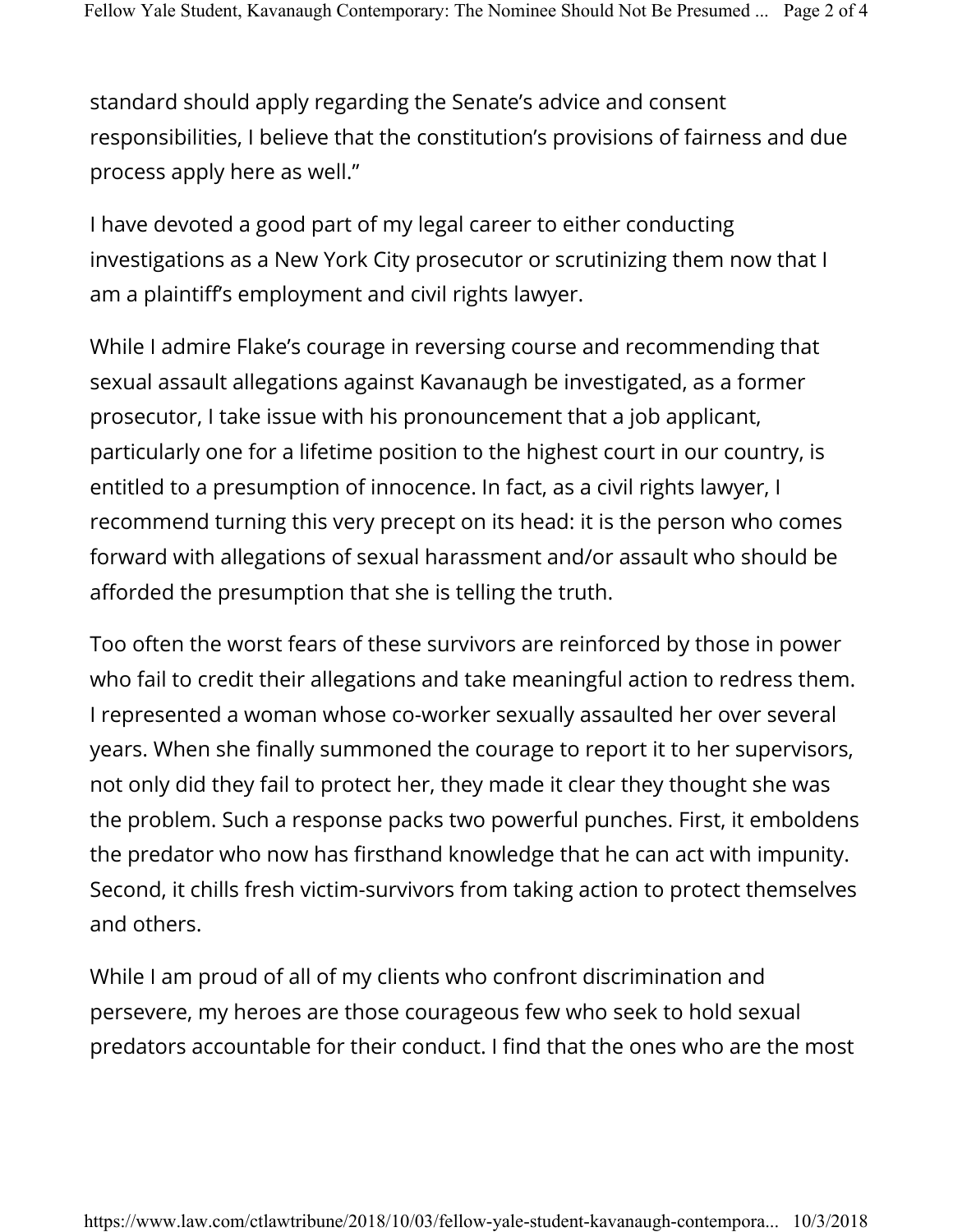tenacious in that quest are those who do so not only for their own empowerment, but to ensure that others who may not yet be ready to come forward will not meet a similar fate.

This is why when I consult with clients who allege sexual harassment or assault, my approach is to presume they are telling me the truth unless the facts clearly indicate otherwise. Outrageous, some might say! After all, as Flake reminded us, isn't the accused presumed innocent until proved guilty? Yet that presumption is only afforded in the criminal context when his liberty is at stake, not in the workplace or on Capitol Hill for that matter, where the potential consequences are limited to one's job.

As the FBI investigators well know, there are two main reasons why someone would falsely accuse another of sexual harassment or assault, including making an assertion that she is 100 percent certain of the identity of her accuser when she is not. The first is because she is mentally ill. The second is because she has an ax to grind against the accused. There are ways to ferret out the former. I am hopeful that investigators will consider this when evaluating the latter: If a woman was seeking to inflict harm on another person by accusing him of something he did not do, why would she choose sexual harassment, where the spotlight will invariably be on her, her personal life, her personal choices, her sanity? Any other false accusation (stealing or lying, for example) would be preferable.

At the very least, those responsible for determining where the truth lies should not shy away from making that determination in "he said/she said" cases, given that those who engage in sexual harassment and assault rarely do so in front of neutral witnesses. Just as judges instruct jurors on how to evaluate credibility (such as considering motives to lie, internal inconsistencies,